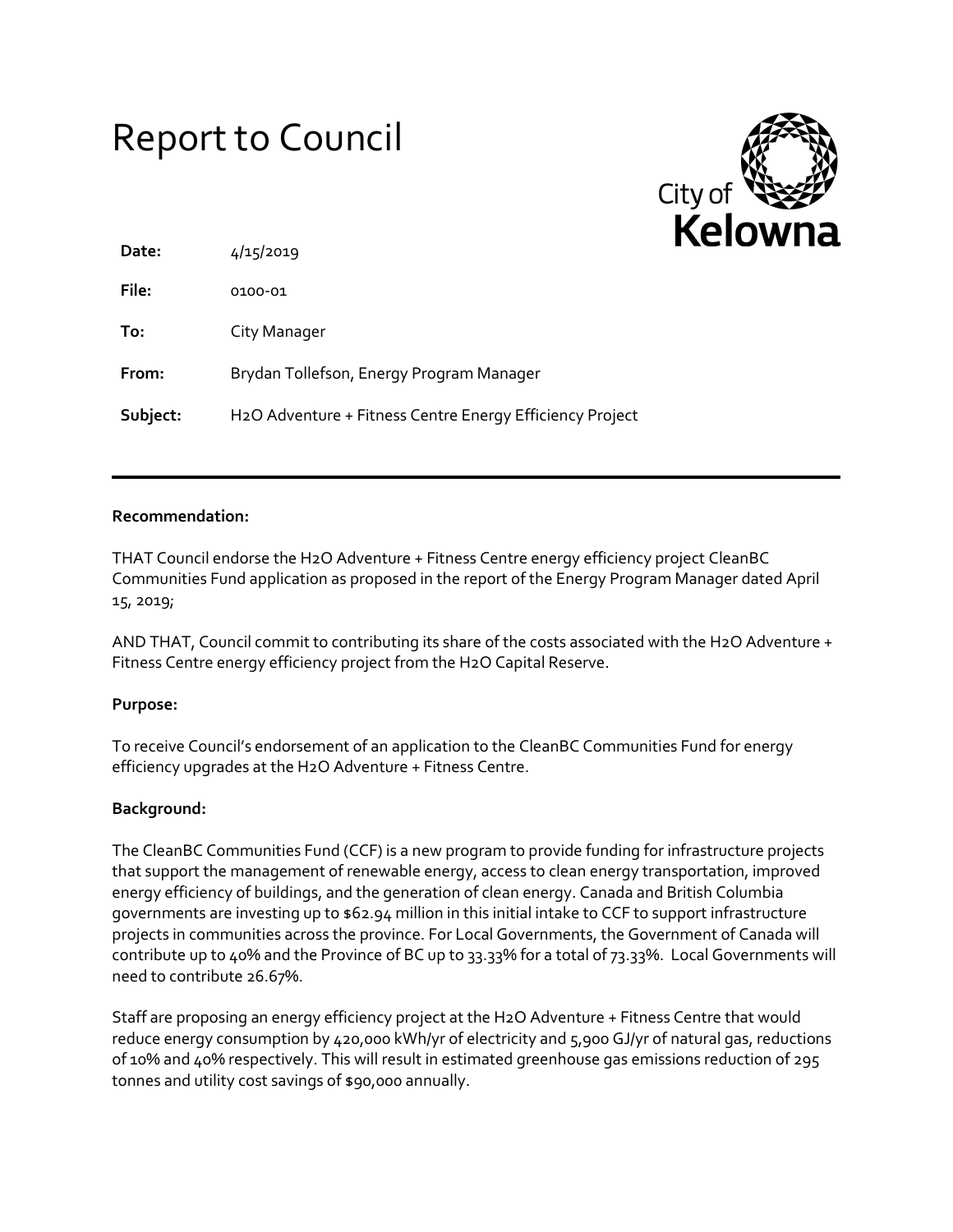The project proposes replacement of the heating plant, which includes boilers, domestic hot water (DHW) tanks, a heat recovery chiller, and storage tanks. The project also includes the addition of lighting controls, variable frequency drives (VFD's) for controlling the speed of pool pumps, a lighting conversion to LED, utility sub-metering equipment, and additional mechanical cooling (air conditioning) for the pool and fitness areas.

The H2O facility currently has no mechanical cooling or dehumidification in place for the natatorium (pool area). Outside and recirculated air is all that is used to dehumidify and cool the natatorium. This works reasonably well for the bulk of the year, however, for approximately four to five months of the year during the warmer summer months and a portion of the shoulder seasons, the outdoor air is as warm or warmer than the indoor pool air. This makes it very challenging, and often impossible, to dehumidify and cool the indoor area in the pool area, resulting in poor occupant comfort, and a number of user complaints. From an energy standpoint, it also means that electric fans are constantly blowing air through the building in an attempt to increase user comfort. Mechanical cooling is required to achieve appropriate and consistent humidity levels in the pool area to increase occupant comfort and meet the levels of service expected by the community. The heat recovery chiller will be sized to include this new cooling load, which will also increase the capacity of the chiller for heating, further reducing the use of the natural gas boilers and DHW tanks and the resulting GHG emissions.

The total project cost is estimated to be \$2,584,900, with the City's contribution estimated to be \$689,393.

All 0f the items included in the project scope will provide long term benefits to the City of Kelowna and its residents through asset renewal and reliability, lower energy costs, improved levels of occupant comfort, and long term GHG reductions.

### **Internal Circulation:**

Deputy City manager Divisional Director, Financial Services Divisional Director, Active Living & Culture Infrastructure Operations Department Manager Parks and Buildings Planning Manager Building Services Manager Communications

### **Existing Policy:**

Kelowna's Official Community Plan (2011) direction is based on creating a sustainable city and the proposed project aligns with many of its policies and objectives. These include:

- Goal 4: Improve Energy Efficiency and Performance of Buildings. Improve the energy efficiency and environmental performance of buildings and infrastructure by embracing sustainable solutions, such as district energy systems, and by providing clear guidelines and incentives for green components for developers.
- Objective 6.2: Improve energy efficiency and reduce community greenhouse gas emissions.
- Policy 6.2.1: GHG Reduction Target and Actions. The City of Kelowna will, in partnership with: senior governments; local residents and businesses; NGOs; external agencies; and utility providers, work towards reducing absolute community greenhouse gas emissions by:
	- o 4% below 2007 levels by 2023;
	- o 25% below 2007 levels by 2033; and